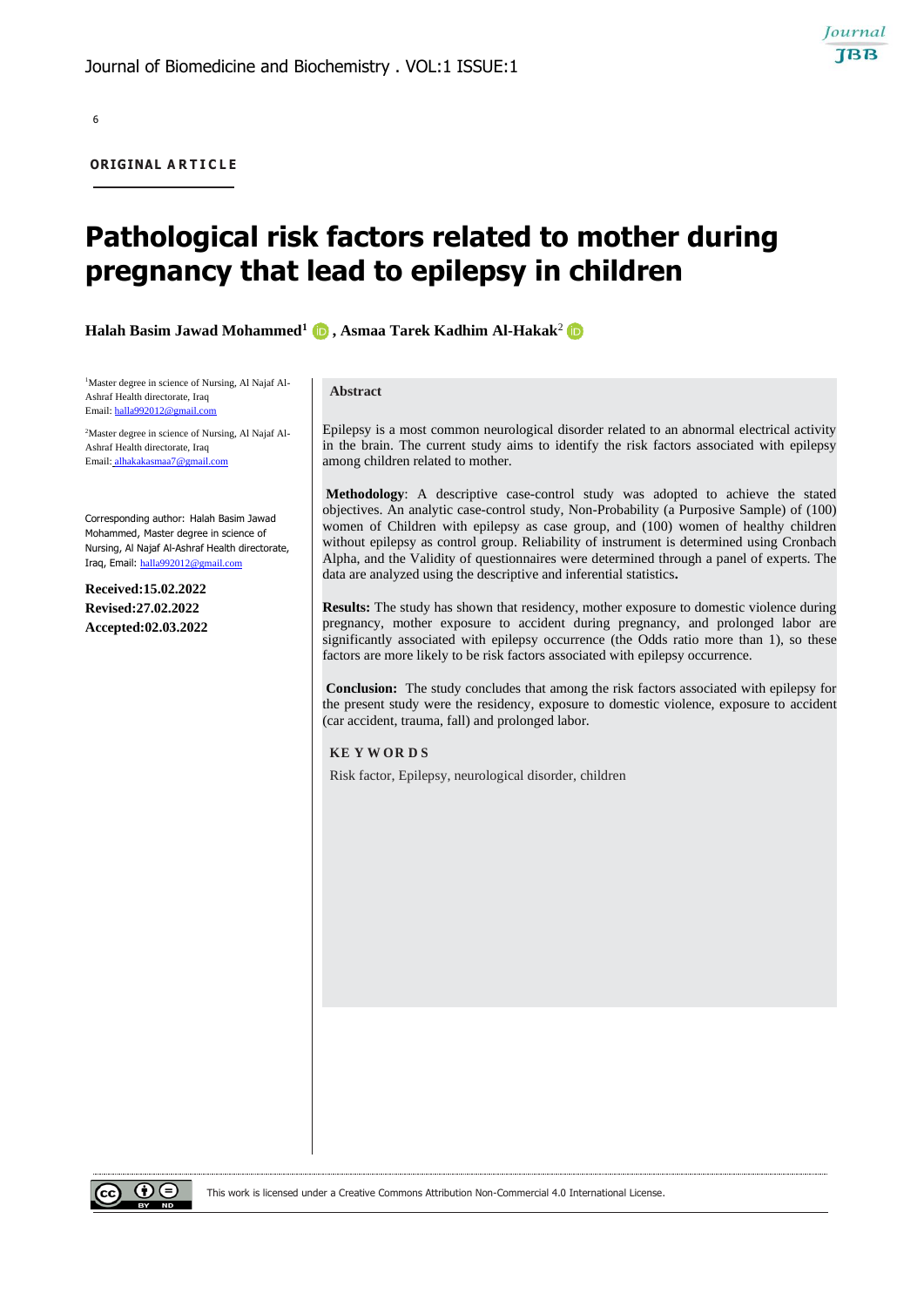### **INTRODUCTION**

Epilepsy is a most common neurological disorder related to an abnormal electrical activity in the brain (1) . The epilepsy prevalence approximately 2.8 to 44 per 1000 person (2) . The higher incidence/prevalence relates to more acquired brain disease through high rates of meningitis, encephalitis, head injury, etc. In Arab countries, the estimated prevalence of epilepsy in children ranges from 3.6 to 10.5/1000, depending on the age brackets subject (3) . The incidence of epilepsy in Arab World was 174 for each 100,000 people in 2001 and about 724,500 individual with epilepsy in the Arab countries (4) According to Iraqi Ministry of Health Statistic in Baghdad, epilepsy is an increasingly health problem and the number of patients is raised in the last years up to risen average in 2011. In the same year the number of patients who admitted to Iraqi Hospitals in 1991 were 898 and this number was increased to 4409 in 2011. The prevalence of epilepsy in Baghdad city was 8.2/1000 (5) . The researcher selected risk factors that were considered as contributors to the problem of epilepsy because the Iraqi community has been suffering from along and devastating war culminating in the 1980- 2017, outbreak of violence and embargo so the number of epilepsy cases. The current study aims to identify the risk factors associated with epilepsy among children related to mother.

### **MATERIALS & METHODS**

**Design of the Study:** An Analytic case-control study was conducted to identify the risk factors associated with epilepsy among children that related to mother. A Non-Probability (a Purposive Sample) of (100) women of Children with epilepsy as case group, and (100) women of healthy children without epilepsy as control group. The study instrument is constructed by the researcher to assess the risk factors of epilepsy related to mother. The complete instrument of study consists of ( 3) parts: Part 1 Demographic Characteristics consists of Demographic Data of Mother (socioeconomic status of family ,level of education, occupational status, part 2 (11) items: Mother age at marriage, Para, Abortion, Complications during Pregnancy, Intake of drugs during pregnancy, Interval between pregnancies, exposure to domestic violence, exposure to accident (car accident, trauma, fall), eclampsia, diabetes mellitus and prolonged labor.

**Statistical Analysis:** The following statistical data analysis approaches used in order to analyze the data of the study under application of the statistical package (SPSS) ver. (19) and the Microsoft excel (2010). Descriptive data analysis includes tables (Frequencies, and Percentages) and Statistical figure (Bar chart & pie chart) and Inferential Data Analysis includes Chi-square test is used for testing the difference between study and control group. Internal consistency/Cronbach Alpha to determine the reliability of the study instrument and odds ratio for risk factors of epilepsy.

# **RESULTS**

**Table (1)** shows that Mother Levels of education are Primary School Graduated (33%) of study group and (25%) control group. Mother Occupational status of study group (97%) and (75%) control group are Housewife. Residence (63%) study group and (96%) control group are urban. Socioeconomic status of family, the study group (52%) and (51%) control group are Sufficient to what limits. There is a high significant association between the Epilepsy occurrence and the socioeconomic status, mother level of education , mother occupational status, and residence .

**Table (2)** shows that the majority of study and control group: Mother Age at marriage of study group high in (20-28) years are (48%), while (60%) of control group in( 11-19) years. parity are (4-6) Para (53%) of study group and (56%) of control group. number of abortion are one abortion (55.9%) for study group and (81.8%) for control group. Complication during pregnancy (69%) of study group are Anemia while (61%) of control group have no complication. Both study and control group intake drugs during pregnancy (73%) study group and (79%) control group. anti-anemic drugs intake are (72%) of study group and (76%) of control group. Interval between pregnancies are less than 2 years in (58%)of study group while (54%) equal or more than 2 years for control group. (85%) of study group not exposure to domestic violence, (94%) of control group also not exposure to domestic violence during pregnancy. Exposure to accident such as(car accident, trauma, fall) are (87%) of study group not Exposure to accident and (98%) of control group also not Exposure to accident. (90%) study group without eclampsia and (100%) control group without eclampsia during pregnancy. no Diabetes mellitus in (97%) study group and (99%) of control group. the majority of study group not exposed to prolonged labor (83%) and (98%) of control group also not exposed to prolonged labor.

There is a high significant association between epilepsy occurrence and Exposure to accident such as(car accident, trauma, fall), eclampsia, and prolonged labor. Significant with Mother age at marriage, parity, and Exposure to domestic violence. Non-significant with other reproductive characteristics.

**Table (3)** shows the important factors of association in occurrence of epilepsy.Regarding to mother level of education (educated, uneducated), mother age at marriage (early age, suitable age), number of parity( low, high) are not significantly associated with epilepsy occurrence (the Odds ratio less than 1), so these factors less likely to be risk factors for epilepsy. Concerning the residency, mother exposure to domestic violence during pregnancy, mother exposure to accident during pregnancy, and prolonged labor are significantly associated with epilepsy occurrence (the Odds ratio more than 1), so these factors are more likely to be risk factors associated with epilepsy occurrence.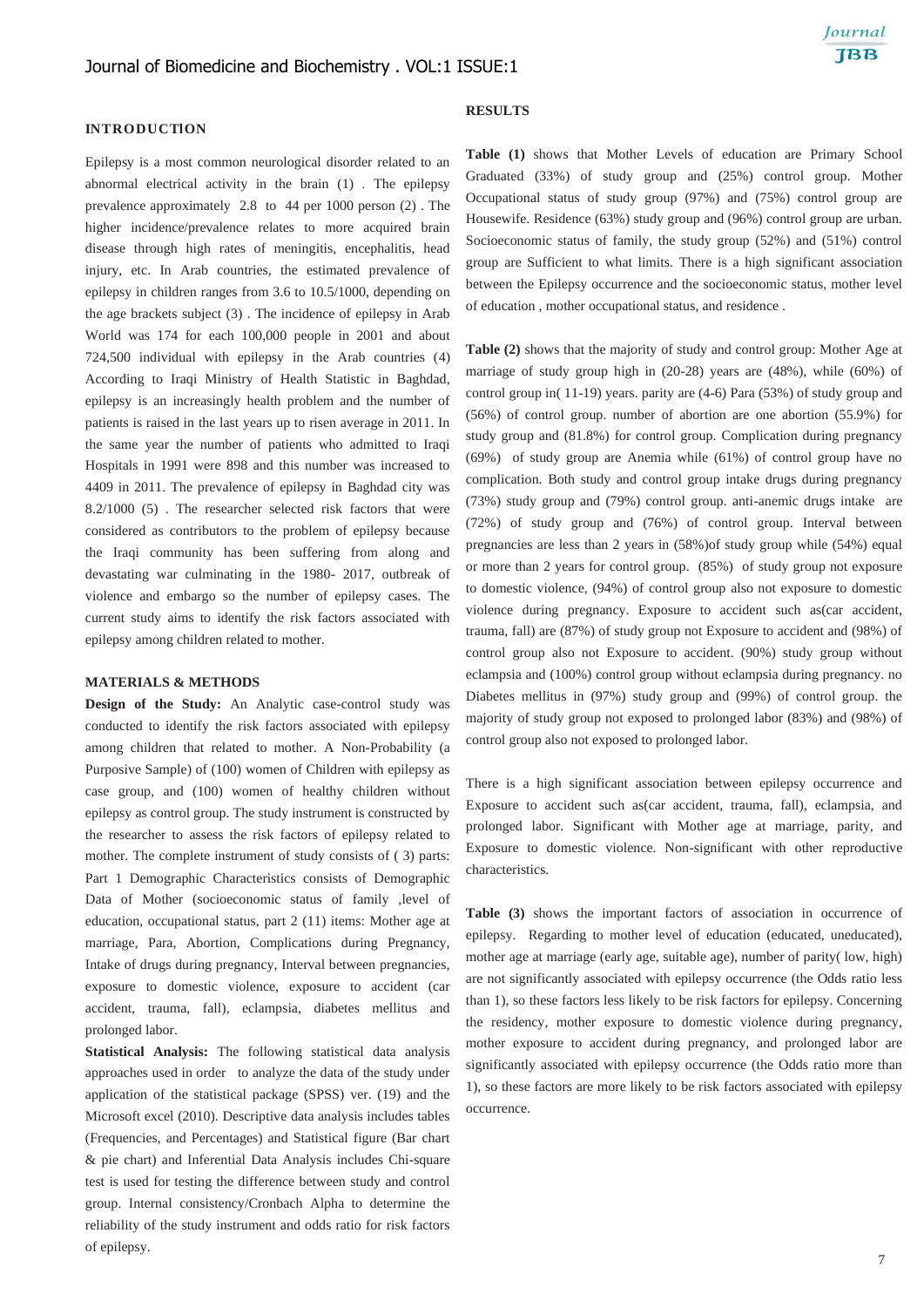# Journal of Biomedicine and Biochemistry . VOL:1 ISSUE:1



| Demographic data           | <b>Rating and intervals</b>                       | Study group  |               | Control group  |                | Chi-          | P-value (Sig.) |
|----------------------------|---------------------------------------------------|--------------|---------------|----------------|----------------|---------------|----------------|
|                            |                                                   | Freq.        | $\frac{0}{0}$ | Freq.          | $\frac{0}{0}$  | <b>Square</b> |                |
| <b>Mother</b>              | <b>Illiterate</b>                                 | 21           | 21            | 8              | 8              | 21.714        | 0.001          |
| <b>Levels of education</b> | <b>Read and Write</b>                             | 21           | 21            | 20             | 20             |               | (HS)           |
|                            | <b>Primary School Graduated</b>                   | 33           | 33            | 25             | 25             |               |                |
|                            | <b>Intermediate or Secondary School Graduated</b> | 18           | 18            | 18             | 18             |               |                |
|                            | <b>Institute or university Graduated</b>          | 7            | 7             | 22             | 22             |               |                |
|                            | Post graduate                                     | $\mathbf{0}$ | $\mathbf{0}$  | 7              | 7              |               |                |
| <b>Occupational status</b> | <b>Employment</b>                                 | 3            | 3             | 25             | 25             | 20.100        | 0.0001         |
|                            | <b>Housewife</b>                                  | 97           | 97            | 75             | 75             |               | (HS)           |
| <b>Residence</b>           | Rural                                             | 37           | 37            | $\overline{4}$ | $\overline{4}$ | 33.410        | 0.0001         |
|                            |                                                   |              |               |                |                |               | (HS)           |
|                            | Urban                                             | 63           | 63            | 96             | 96             |               |                |
|                            |                                                   |              |               |                |                |               |                |
| Socioeconomic<br>status    | sufficient                                        | 8            | 8             | 36             | 36             | 31.583        | 0.0001         |
| of family                  | <b>Sufficient to what limits</b>                  | 52           | 52            | 51             | 51             |               | (HS)           |
|                            | <b>Insufficient</b>                               | 40           | 40            | 13             | 13             |               |                |

**Table (1) Demographic Characteristics of Study Sample and the association with epilepsy occurrence**

| <b>Risk factors</b>                         | odd ratio | 95% Confidence Interval |              |  |  |  |
|---------------------------------------------|-----------|-------------------------|--------------|--|--|--|
|                                             | value     | Lower                   | <b>Upper</b> |  |  |  |
| Mother educational level                    | 0.376     | 0.206                   | 0.684        |  |  |  |
| Mother occupational status                  | 0.093     | 0.027                   | 0.319        |  |  |  |
| <b>Residency</b>                            | 14.095    | 4.789                   | 41.482       |  |  |  |
| Mother age at marriage                      | 0.545     | 0.311                   | 0.956        |  |  |  |
| Number of parity                            | 0.812     | 0.462                   | 1.430        |  |  |  |
| domestic<br><b>Mother</b><br>exposure<br>to |           |                         |              |  |  |  |
| violence                                    | 2.765     | 1.026                   | 7.449        |  |  |  |
| Mother exposure to accident                 | 7.322     | 1.607                   | 33.358       |  |  |  |
| <b>Prolonged labor</b>                      | 10.036    | 2.253                   | 44.712       |  |  |  |

**Table (3): Odd ratio for the risk factors associated with epilepsy**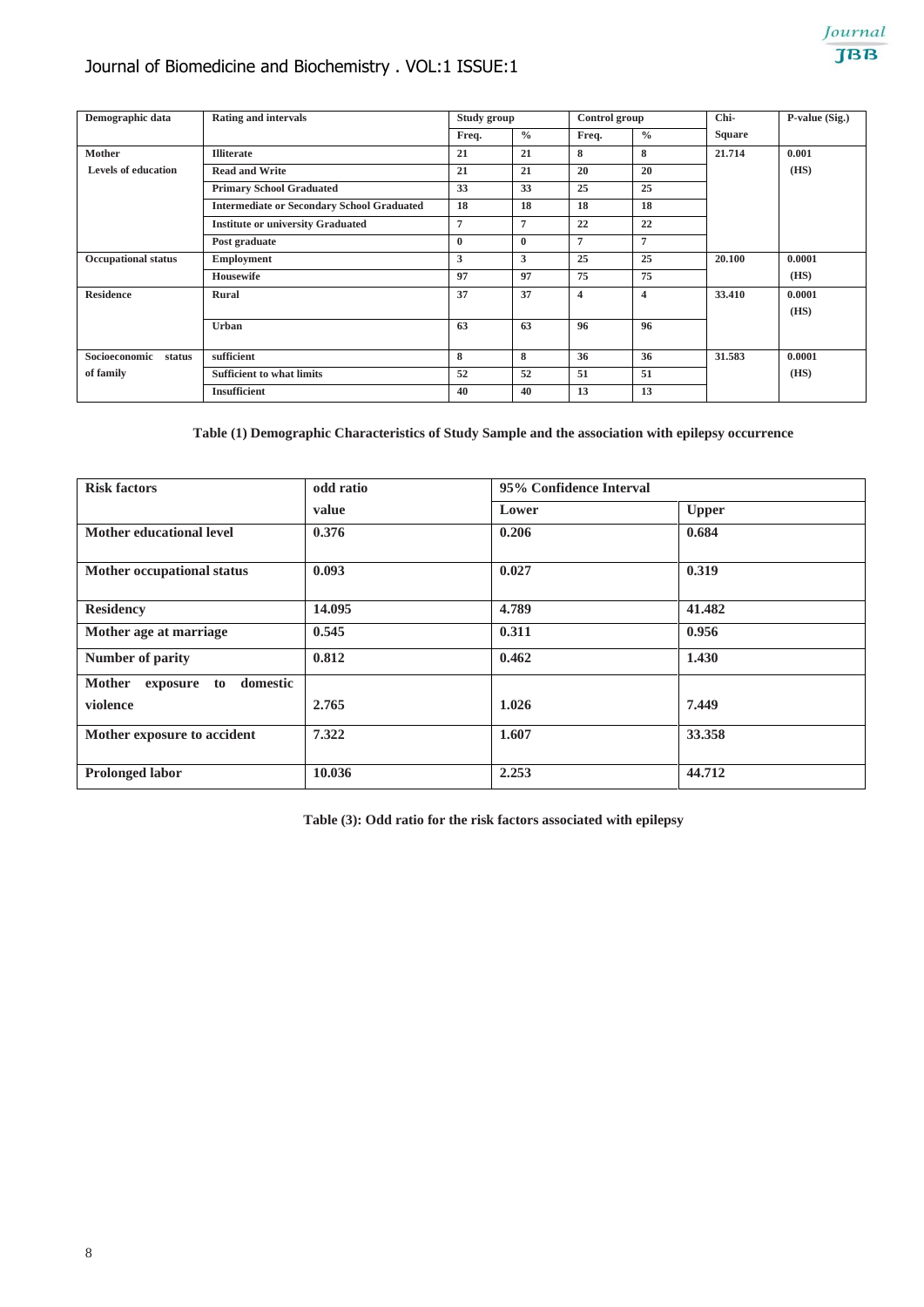| <b>Items</b>                 | <b>Rating and intervals</b> | <b>Study</b>            |                         | <b>Control</b>          |                         | Chi-Square | P-value  |
|------------------------------|-----------------------------|-------------------------|-------------------------|-------------------------|-------------------------|------------|----------|
|                              |                             | Freq.                   | $\frac{0}{0}$           | Freq.                   | $\frac{0}{0}$           |            | (Sig.)   |
| <b>Mother</b>                | $11-19$                     | $\overline{45}$         | 45                      | 60                      | 60                      | 8.316      | 0.04(S)  |
| marriage/<br>Age<br>at       | $20 - 28$                   | 48                      | 48                      | 39                      | 39                      |            |          |
| years                        | 29and more                  | $\overline{7}$          | $\overline{7}$          | $\mathbf{1}$            | $\mathbf{1}$            |            |          |
| Para                         | $\leq$ 3                    | 38                      | 38                      | 43                      | 43                      | 6.876      | 0.032(S) |
|                              | $4 - 6$                     | $\overline{53}$         | 53                      | 56                      | 56                      |            |          |
|                              | $7+$                        | 9                       | 9.0                     | $\mathbf{1}$            | $\mathbf{1}$            |            |          |
| <b>Abortion</b>              | $\mathbf{1}$                | 19                      | 55.9                    | 27                      | 81.8                    | 6.591      | 0.086    |
|                              | $\overline{2}$              | 8                       | 23.5                    | $\overline{5}$          | 15.2                    |            | (NS)     |
|                              | $\mathbf{3}$                | $\overline{7}$          | 20.6                    | $\mathbf{1}$            | 3.0                     |            |          |
| <b>Complication during</b>   | Pregnancy<br>induced        | 19                      | 19                      | $\overline{\mathbf{3}}$ | $\overline{\mathbf{3}}$ | 0.413      | 0.508    |
| pregnancy                    | hypertension                |                         |                         |                         |                         |            | (NS)     |
|                              | <b>Vaginal bleeding</b>     | 9                       | 9                       | $\overline{2}$          | $\overline{2}$          |            |          |
|                              | Hyperemesis gravidarum      | $\overline{\mathbf{4}}$ | $\overline{\mathbf{4}}$ | $\mathbf{0}$            | $\mathbf{0}$            |            |          |
|                              | Anemia                      | 69                      | 69                      | 36                      | 36                      |            |          |
|                              | No complication             | 29                      | 29                      | 61                      | 61                      |            |          |
| of<br><b>Intake</b><br>drugs | Yes                         | 73                      | 73                      | 79                      | 79                      | 0.987      | 0.321    |
| during pregnancy             | $\mathbf{N}\mathbf{o}$      | 27                      | 27                      | 21                      | 21                      |            | (NS)     |
| <b>Type of drugs</b>         | <b>Antianemic</b>           | $\overline{72}$         | 72                      | $\overline{76}$         | $\overline{76}$         | 0.416      | 0.519    |
|                              | <b>Antibiotic</b>           | 8                       | 8                       | $\mathbf{3}$            | $\mathbf{3}$            |            | (NS)     |
|                              | progestogen                 | 10                      | 10                      | $\overline{\mathbf{4}}$ | $\overline{\mathbf{4}}$ |            |          |
|                              | Antihypertensive            | 17                      | 17                      | $\mathbf{3}$            | $\overline{\mathbf{3}}$ |            |          |
|                              | <b>Antiemetic</b>           | $\overline{\mathbf{4}}$ | $\overline{\mathbf{4}}$ | $\bf{0}$                | $\bf{0}$                |            |          |
|                              | Antiepileptic               | $\overline{2}$          | $\overline{2}$          | $\bf{0}$                | $\bf{0}$                |            |          |
|                              | Antipyretic                 | $\overline{7}$          | $\overline{7}$          | $\overline{2}$          | $\boldsymbol{2}$        |            |          |
| <b>Interval</b><br>between   | 2years<                     | 58                      | 58                      | 46                      | 46                      | 2.885      | 0.089    |
| pregnancies                  | $\leq$ 2years               | 42                      | 42                      | 54                      | 54                      |            | (NS)     |
|                              |                             |                         |                         |                         |                         |            |          |
| <b>Exposure to domestic</b>  | Yes                         | 15                      | 15                      | 6                       | 6                       | 4.31       | 0.038(S) |
| violence                     | $\mathbf{N}\mathbf{o}$      | 85                      | 85                      | 94                      | 94                      |            |          |
| <b>Exposure to accident</b>  | Yes                         | 13                      | 13                      | $\overline{2}$          | $\overline{2}$          | 8.721      | 0.003    |
| such as(car accident,        |                             |                         |                         |                         |                         |            | (HS)     |
| trauma, fall)                | $\bf No$                    | 87                      | 87                      | 98                      | 98                      |            |          |
|                              |                             |                         |                         |                         |                         |            |          |
| Eclampsia                    | Yes                         | 10                      | <b>10</b>               | $\bf{0}$                | $\bf{0}$                | 10.526     | 0.001    |
|                              | $\mathbf{N}\mathbf{o}$      | $\overline{90}$         | 90                      | <b>100</b>              | <b>100</b>              |            | (HS)     |
| <b>Diabetes mellitus</b>     | Yes                         | $\overline{\mathbf{3}}$ | 3 <sup>1</sup>          | $\mathbf{1}$            | $\mathbf{1}$            | 1.020      | 0.312    |
|                              | $\mathbf{N}\mathbf{0}$      | $\overline{97}$         | 97                      | 99                      | 99                      |            | (NS)     |
| <b>Prolonged labor</b>       | Yes                         | $17\,$                  | 17                      | $\overline{2}$          | $\overline{2}$          | 13.085     | 0.0001   |
|                              | $\mathbf{N}\mathbf{o}$      | 83                      | 83                      | 98                      | 98                      |            | (HS)     |

## **Table (2) Factors related to mother (pre and perinatal history) and association with epilepsy occurrence**

and epilepsy.

# **DISCUSSION**

Table (1) shows that the The majority of study and control group mother occupational status are housewife. This result agrees with Kolahi, et al. (6) in their study found the majority of mothers who participant in the study were unemployed (housewife). About mother levels of education, the highest percentage was primary school graduated. This might be related

to the fact that many Iraqis were people unable to complete their studies due to many causes such as poverty, insecure cities and schools…etc. These results match with the result of a study conducted by Canpolat et al., , where the majority of fathers and mothers were primary school graduated (2). Concerning the result in table (3), the present study shows that there is a nonsignificant association between the mother level of education (OR= 0.537)

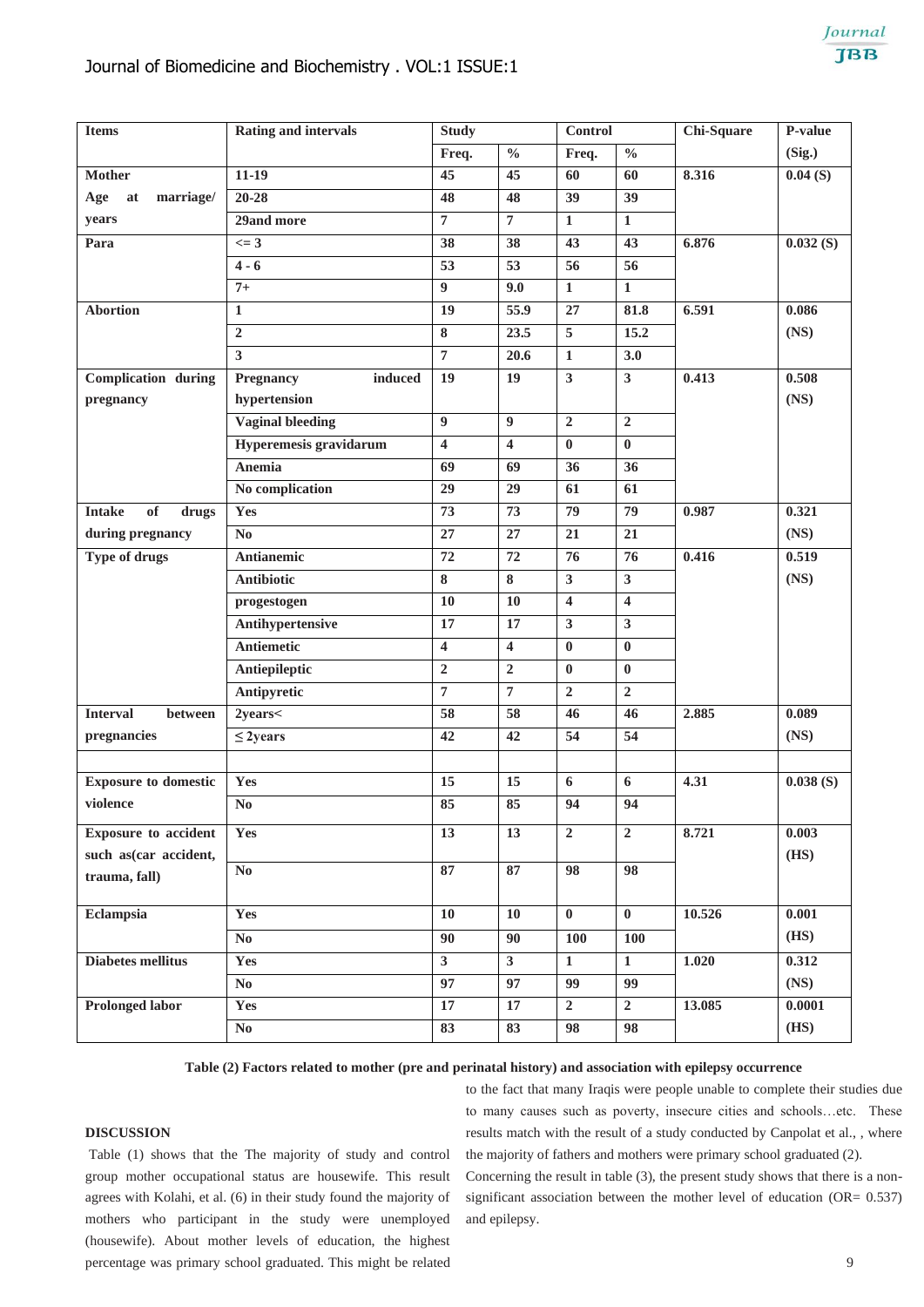This result is in agreement with the result of some studies which found that was no relationship between childhood epilepsy and parent educational level. It is in disagreement with the result of Canpolat et al. which found that higher prevalence of epilepsy was in families with moderate socioeconomic status, parent with low education levels and this study revealed a significant relationship between maternal education level and epilepsy (2).In addition, the socioeconomic status for family in the present study is sufficient to what limits for both the study and control groups. Most patients comes to the general hospital with low or moderate socioeconomic status. This result is supported by Canpolat et al., , which found that the high percentage of study participants are with moderate socioeconomic status (2). Relative to the residence the majority of both groups are living in urban residential area. This result matches with the result of Asadi-pooya and Hojabri (7) in their study found that majority of participants lives in urban area. This may related to the big hospitals and specialized centers existed in the urban area so that the majority of patients visiting the hospitals from urban residential area. There is a high significant association between residence and epilepsy. This result in agreement with Asadipooya and Hojabri, 2005, in their study found that from the risk factors of epilepsy was the residence especially in rural areas (7). About the residency  $(OR = 14.095)$  there is a significant association with epilepsy. Residency is more likely to be risk factors associated with epilepsy (Rural area). This result matched with result of Asadi-pooya and Hojabri, 2005 in their study the rural residential area associated with epilepsy (OR= 2.44). Concerning to table (4.2) mother age at marriage is significantly association with epilepsy (7). This result in agreement with the result of study conducted by Glass, et al. (8), in those study the maternal age significantly associated with the developing of epilepsy. In disagreement with the study of Asadipooya and Hojabri, (7) in their study there is No significant relationship between epilepsy and maternal age. In the current study, mother age at marriage ( $OR = 0.545$ ) is not statistically significant associated with epilepsy. This result is in agreement with the study of Asadi-pooya and Hojabri, 2005, where there is a non-significant relationship between epilepsy and maternal age. There is a non-significant association between the epilepsy and the number of parity ( $OR = 0.812$ ). This result agrees with the result of Attumalil et al. (9), in their study they who found a non-significant relationship between parity and epilepsy. There is a significant association between epilepsy and mother during pregnancy exposure to domestic violence (OR= 2.765). According to Huth- Bocks, e t al. (10), in their study reported about domestic violence as a common social problem especially against female. Which leading to many emotional, and behavioral problems for pregnant women and can lead to different health problems and complications for both mothers and her fetus.

There is a high significant association between the epilepsy and the mother exposure to accident during pregnancy such as(car accident, trauma, fall) (OR= 7.322). This might be due to the risk of pregnant women exposure to accident, trauma or fall may increase the risk for fetus also and can cause many complications for mother and fetus. Regarding to eclampsia there is a high significant association with epilepsy. This result matches with the result of Whitehead et al., (11) they found that the eclampsia was significantly associated with epilepsy occurrence in childhood, and the fetal of mother exposure to eclampsia considered with a high risk for epilepsy development . Also, there is a high significant association between the epilepsy and the prolonged labor (OR= 10.036). This increase the chance of epilepsy occurrence in the baby . This result agrees with Mung' ala- Odera et al. (12), they found there is a significant association between birth difficulties and epilepsy occurrence. And also supported by Kannoth et al. in their study found that the occurrence of prolonged labor affects on the developing of the focal epilepsy (13).The limitation of the current study is that small number of subjects has been included in addition to the subjective method in data collection.

### **CONCLUSION**

It was concluded that among the risk factors associated with epilepsy for the present study were the residency, exposure to domestic violence, exposure to accident (car accident, trauma, fall) and prolonged labor.

### **Conflict of Interest**: None

**Ethical consideration**: from ethical committee in the University of Kufa.

### **REFERENCES**

1. Balamurugan, E. , Aggarwal, M., Lamba, A., Dang, N. and Tripathi, M. Perceived trigger factors of seizures in persons with epilepsy, Seizure: European Journal of Epilepsy, 2013;22(9), pp. 743–747.

doi: 10.1016/j.seizure.2013.05.018.

2. Canpolat, M. , Kumandas, S., Gamze, H. and Gumus, H. 'Prevalence and risk factors of epilepsy among school children in Kayseri City Center , an urban area in Central Anatolia , Turkey', Seizure: European Journal of Epilepsy, 2014; 23(9) : 708–716.

doi: 10.1016/j.seizure.2014.05.012.

- 3. Camfield, P. and Camfield, C. Seminar in Epileptology Incidence , prevalence and aetiology of seizures and epilepsy in children. Epileptic Disorder, 2015; 17(2):117–123.
- 4. Benamer, H. T. S. and Grosset, D. G. A systematic review of the epidemiology of epilepsy in Arab countries. Epilepsia, 2009; 50(10): 2301–2304.

doi: 10.1111/j.1528-1167.2009.02058.x.

- 5. Jafaar, S. A. and Mohammed, W. K. Quality Of Life For Patients With Epilepsy In Baghdad City. Iraqi Journal of Medical Sciences, 2013: 1–12.
- 6. Kolahi, A. , Abbasi-kangevari, M., Bakhshaei, P., Mahvelatishamsabadi, F., Tonekaboni, S.-H. and Farsar, A.-R. Epilepsy & Behavior Knowledge , attitudes , and practices among mothers of children with epilepsy : A study in a teaching hospital', Epilepsy & Behavior, 2016; 69: 147–152.